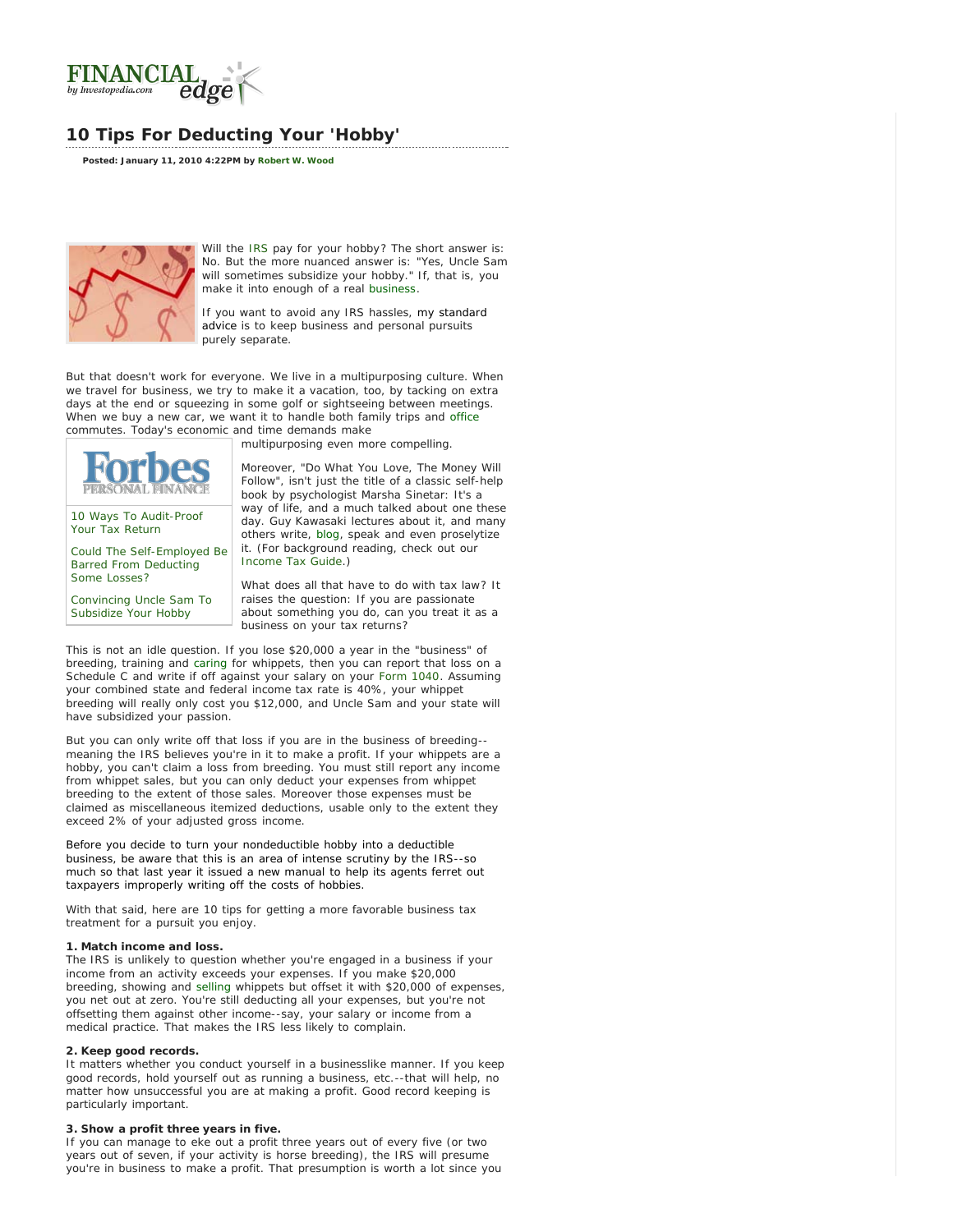probably won't have to mud wrestle with the IRS over a more amorphous facts and circumstances test" that looks at all the details of how you conduct your hobby/business. In fact, if you meet this presumption, the IRS can still argue that your activity is not engaged in for profit, but the burden shifts to the IRS to prove that the activity is not engaged in for profit. There have been tax cases where taxpayers have beat the IRS in court even though they made a profit only once in 10 or 15 years. But those are tough cases.

# **4. Plan income and expenses**.

Our tax system is annual, and so are profit-and-loss determinations. You may have more control than you think over when you receive income and especially when you incur expenses. That control can help you make a profit three years out of five. You can legitimately bunch expenses by, for example, buying all your equipment in one year, rather than spreading your purchases over two, or by going to more whippet shows in one year than the other. You're less likely to be able to legitimately time your income, but you can sometimes time big payments by delaying sending an invoice, etc.

# **5. Delay a profits determination.**

A special tax rule allows you to elect to defer the determination of profit motive until the fourth year of your "business," or sixth year in the case of an activity involving horses. To make this election you file a Form 5213, thereby postponing the determination of whether you've met the three-out-of-fiveyears profit presumption. The idea of the election is to give you time to ramp up and achieve a profit.

Warning: Most advisers don't recommend making this election. Why? It seems to invite audit by flagging the profit-motive issue. Plus, it has the effect of extending the IRS statute of limitations beyond the normal three years, so the IRS can examine all the years in question after the deferral period has passed.

#### **6. Do it full-time.**

Most of the time the IRS goes after a taxpayer who writes off his or her "hobby" against other income from a regular job. If you work 40 hours a week in an office and raise chinchillas on the side, does that mean you have no profit motive and chinchillas are just a hobby? No, you can still have a business that is part-time. In fact, you can have multiple part-time [businesses](#page-0-0). Nevertheless, the IRS is more likely to consider an activity a business if you do it full-time.

#### **7. Write a business plan**.

This may sound silly, but the IRS looks for businesslike activity. One of the auditors' checklist items is a business plan. Write one up, whether or not you stick to it. Revise it periodically. Try to look business-like in all things. For example, the plan might include project goals, start-up costs, advertising, projected results, and parameters for discontinuing an unsuccessful venture.

# **8. Hire experts and become one.**

The more expert you become in a field, and the more you engage other experts, the more business-like you'll look. If you have advanced degrees or otherwise have expertise in the activity, it looks less hobby-like. (If you don't have a degree, but do extensive research on an area, keep records of that research to prove the time and effort you've invested in it.) Similarly, if you hire an expert consultant to help you grow [prize](#page-0-0) orchids, raise toucans, or race mopeds, you'll have one leg up on the ladder to convincing the IRS of your business status.

#### **9. Don't enjoy it too much.**

Another oddity relates to pleasure and enjoyment. Despite societal preoccupation with doing what you love, the IRS looks for elements of personal pleasure or recreation as one indication your "business" is really a hobby. If you enjoy what you do too much, it looks more like an avocation, and it may be treated as one.

## **10. Combine activities.**

If a stand-alone activity produces losses, it may be more at risk of being treated as a hobby by the IRS. Yet if it can be combined with a profitable activity, the IRS might have no problem with it. The IRS says that your characterization of what constitutes a single activity will be accepted unless it's artificial and cannot reasonably be supported by the facts and circumstances. That means you can't combine your profits from your main work as a tech consultant with your losses from breeding whippets and report them as a single business activity. But if you have a profitable sideline selling handcrafted dog collars and have started up an unprofitable sideline boarding dogs, you may be able to combine the two on a single Schedule C, making it more likely that you'll show that profit three years out of five.

## **The bottom line**

As I noted at the start, my standard advice is to keep your business and personal life separate. But especially if you find yourself generating income from something that starts out as a hobby, it can make [financial](#page-0-0) sense to